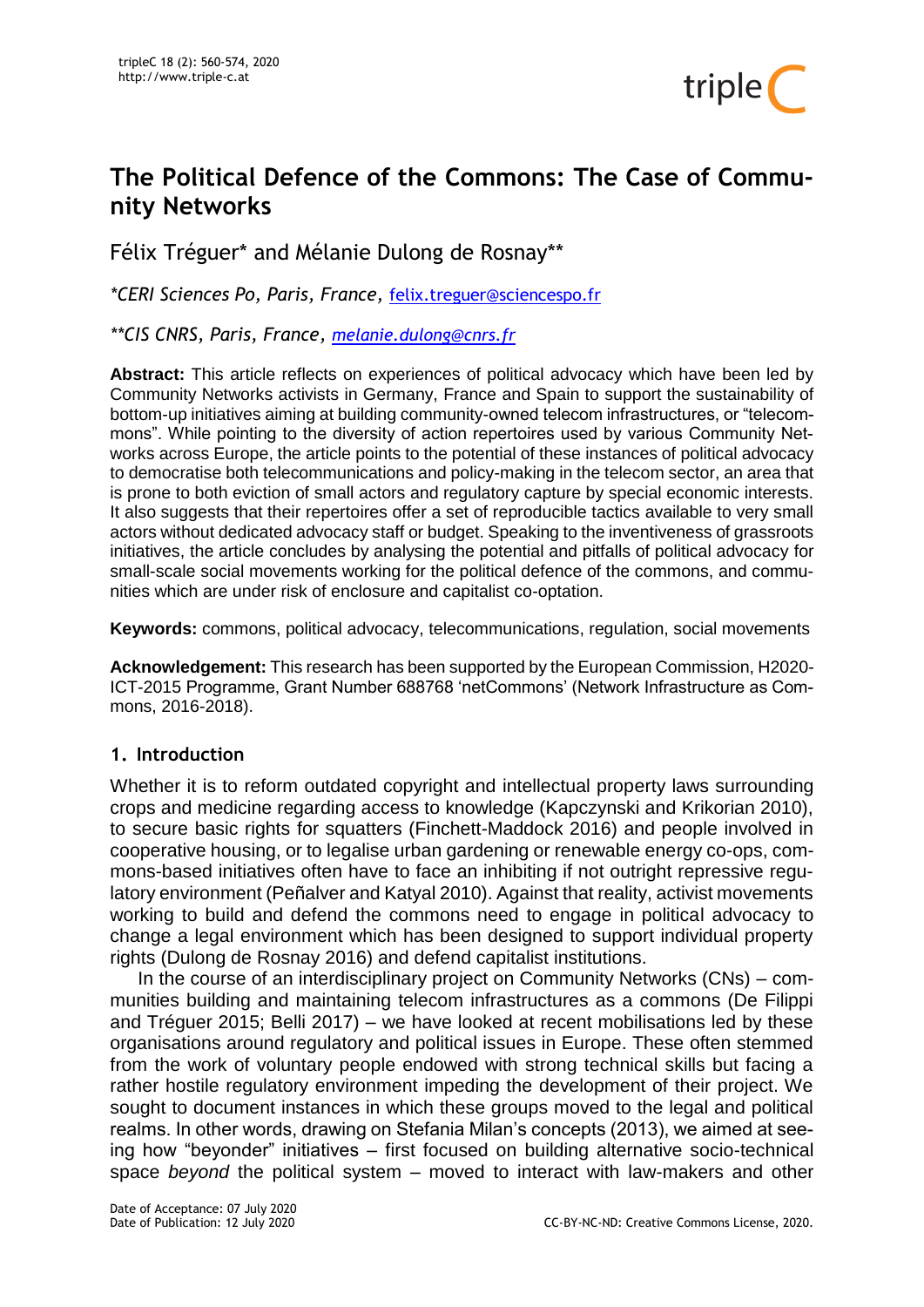power-holders, either from the outside of the political system by means of protests, demonstrations or other campaigning tactics, or through direct engagement in the rulemaking process similar to lobbying or advocacy (what Milan calls "insiders").

In this article, we reflect on the importance of advocacy for the Commons movement, with illustrations from political advocacy led by Community Networks activists in Germany, France and Spain to support the sustainability of these bottom-up initiatives aimed at building community-owned telecom infrastructures (these cases are covered in detail in the research report from which this article stems, see Tréguer and Dulong de Rosnay 2018). While laying out a few definitions and offering an overview of the advocacy landscape in telecom regulation, we illustrate the analysis with observations from the field to identify various advocacy tactics and to point to the potential of democratising policy-making in the telecom sector, an area prone to regulatory capture by special interests. We conclude by stressing the possible value and potential of this reproducible set of tactics for other small actors working on the commons with neither dedicated advocacy staff nor budget, while pointing to their limits and pitfalls in the current socio-political context.

## **2. Political Advocacy for the Commons: Notions and Examples from the Field of Telecom Policy**

Traditional approaches in political science usually refer to advocacy as "the act of pleading for or against a cause, as well as supporting or recommending a position" (Hopkins 1993, 32). More specifically, advocacy refers to what is commonly labelled "lobbying", that is engaging with decision-makers to influence the political system. Of course, lobbying has a negative connotation; its meaning charged with the undue influence exerted by corporate (and other) actors to influence policy outcomes, sometimes through illegitimate, secret or even illegal means in order to obtain either undue advantages or even rules that protect particular interests.

Of course, advocacy can be practised by a full-fledged social movement – that is movement defined by "sustained campaigns of claim making", its "repeated performances", its "organizations, networks, traditions, and solidarities that sustain these activities" (Tilly and Tarrow 2015, 234). But advocacy is not only the product of such organised political movements; it can also stem from loosely connected and informal networks, or even isolated actors. As little-organised as they may be, however, commoners' movements do share a "set of opinions and beliefs in a population which represents preferences for changing some elements of the social structure and/or reward distribution of a society" (McCarthy and Mayer 1977, 1217).

# **2.1. Defining Political Advocacy**

When commoners engage in advocacy, or what we might also call 'grassroots lobbying' or 'counter-lobbying' since they are mostly opposing regulations designed by and for major operators, they do so in ways that differ from corporate lobbying in various respects. For one thing, non-profit actors engaging in advocacy can legitimately claim to be promoting some version of the "public interest", or at least "counterbalancing the bias toward privileged groups by advancing the collective interest of the general public and under-represented groups" (Powell and Steinberg 2006, 308). Of course, considering the antagonistic and pluralist nature of politics (Mouffe 1999), different notions of "public interest" will clash with each other, even in the non-profit sector.

But while non-profit actors do not normally act in the view of maximising business or their own private interests, policy-makers often focus on the promotion of commercial interests as a narrative in order to support a narrow understanding of regulation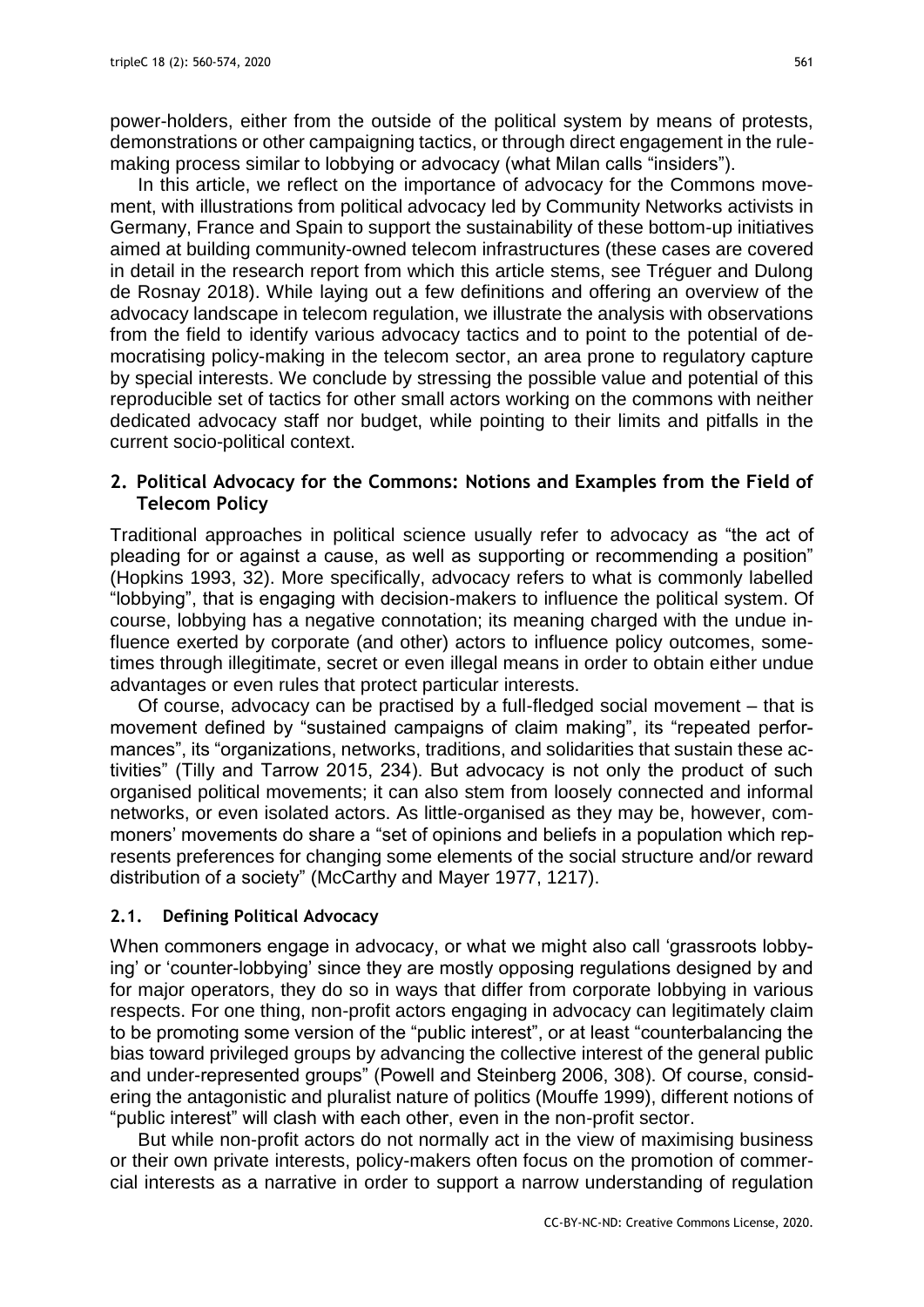and an end-goal of 'growth' or 'employment'. They may not be aware of, or care about, alternative socio-economic models that respond to different conceptions of the public interest, and which are sometimes more in tune with the alleged specific goals of a given public policy, for instance inclusiveness regarding Internet access.

By virtue of being driven by community and public interest needs rather than commercial interests, such advocates will enjoy forms of legitimacy that might increase their ability to mobilise other similar groups of volunteer citizens and build coalitions (Dulong de Rosnay 2016), whereas corporate actors will be only rarely able to gather such 'disinterested' grassroots support. To sum up, political advocacy seeks to influence policy-makers to adopt laws, regulations or decisions which will serve, and/or not hamper, the interests of a particular group.

But who do we mean by policy-makers? The terms can refer to lawmakers in parliaments, government officials and other administrative bodies from the executive branch, but also regulators of administrative bodies and judges in the courts: all those who occupy privileged positions in the policy-making process and whose decisions will affect the interests that advocacy seeks to defend or derail. All these institutions manage the legal rules that shape social interactions and are meant to balance competing interests. In the telecom sector, applicable law is organised around various topics like data flows (with issues such as privacy or intermediary liability) and economic regulations (competition law) that CNs have a direct stake in (with other topics like network neutrality falling in between these two broad categories).

If, following Lessig (1999), the technical infrastructure itself has a similar structuring effect on actors' actions and interactions, technology is also often over-determined or shaped by the law or other forms of regulation. So it is not only parliaments as lawmaking institutions that can be targeted by advocacy, but also those institutions and bodies acting as technical standard-making institutions (e.g. the Internet Engineering Task Force, the International Telecommunications Union, an expert working group of the European Commission, etc.).

Advocacy by or on behalf of CNs is often aimed at resisting or promoting specific regulations regarding the adoption and use of a given technology. Various centres of power regulate the telecom ecosystem. Among these centres of power, many are tied to government, influenced by it or by powerful actors that have established stable relationships with people in government (like companies and trade groups that dominate the telecom industry). The task for CNs' political advocates of the telecommons challenging dominant telecom policies is to engage with institutions, with a view to pushing them to adopt different legal and technical regulations.

But by doing so, challengers question and contest different ideologies and normative beliefs that underlie the adoption of existing legal and technical regulations. Dominant ideologies refer to the prevailing structures of representation that determine the way antagonism around specific policy options plays out at the institutional level; that is, how the policy rationales governing legal and technical code-making processes emerge and evolve.

Ideology is of course a central notion for political advocates in devising strategies, because for many of them influencing the evolution of these long-term structures of representation and power is often the best way to achieve the significant political change they call for. However, these ideologies evolve slowly and are often hard to grasp, all the more considering the fact that they tend to be obscured either by intent or neglect in the actors' tactics. Additionally, they often get lost in the complexity of the legal and technical regulations that are usually the immediate focus of short-term strategies of grassroots political advocates.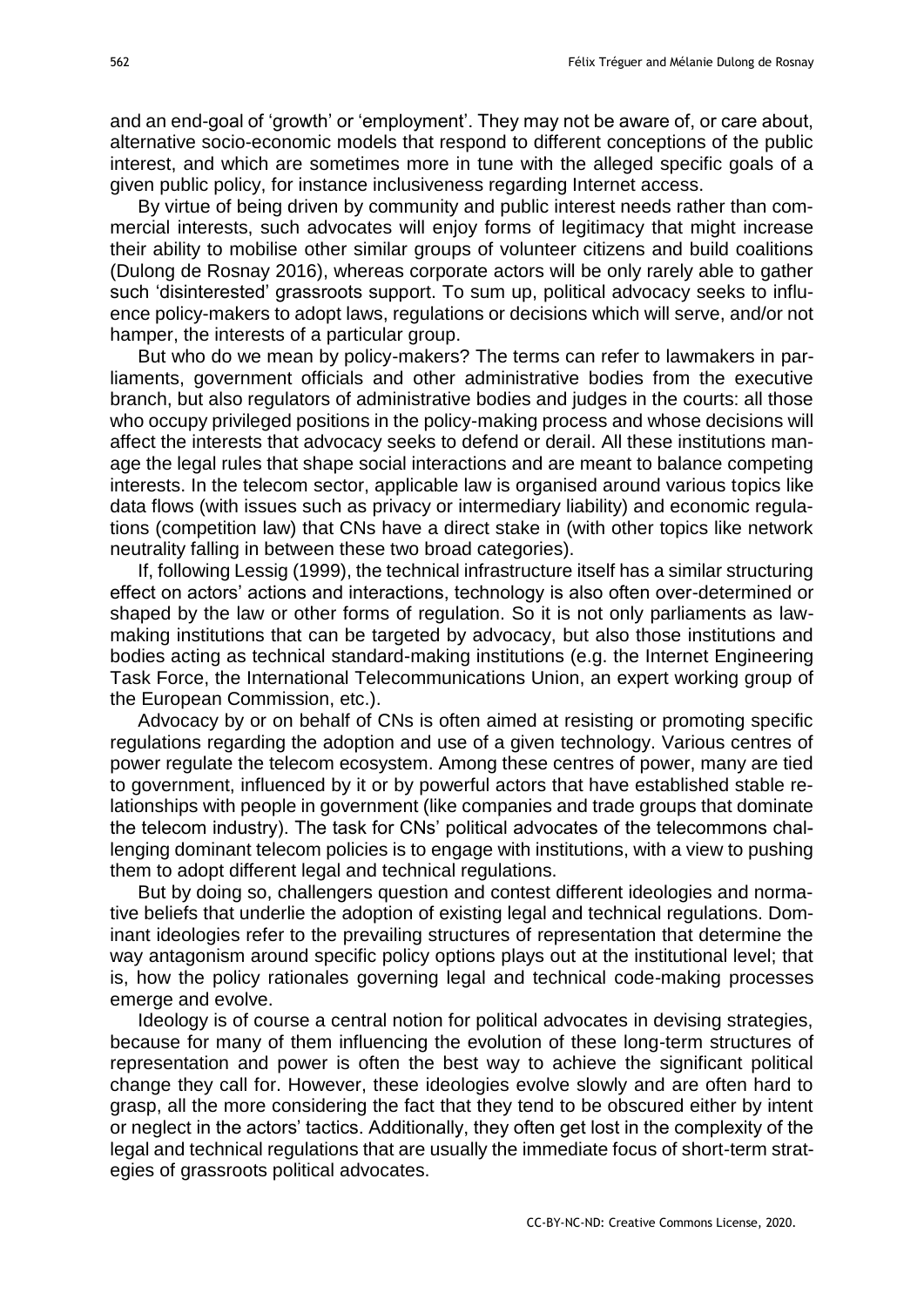In Community Networks' advocacy, an interesting initiative aimed at reversing dominant ideologies and their framing of Internet regulation was the German CN Freifunk's campaign entitled "*Freifunk statt Angst*", which means 'Freifunk (which translates to '*libre* or free radiocommunication') instead of fear'. Launched in 2010 at a time when copyright lawsuits were multiplying in Germany, the campaign's goal was to repeal stringent rules on secondary liability (*Störerhaftung*), a draconian liability regime according to which the administrator of a WiFi Internet access point is liable for violations – e.g. copyright infringement – committed by people using that access. This legal regime aimed to scare people into securing their WiFi with passwords rather than keeping them open and offering them as a shared resource to other people in their vicinity. Against these securitarian calls to restrict access to WiFi hotspots and requiring users to authenticate, Freifunk played on the activist motto of freedom instead of fear, tackling dominant post-911 securitisation processes to advocate free and open WiFi. After lawsuits and other campaign initiatives, a petition was launched in 2016, supported by an anti-*Störerhaftung* broader coalition. It eventually succeeded in amending the law in May 2016.

A similar counter-hegemonic critique can be seen in a text published by Oriane Piquer-Louis, then head of FFDN (the French federation of CNs), regarding the initial proposal introduced in 2016 for a large overhaul of telecom regulation in Europe. In the course of an EU-wide campaign where European Community Networks along with digital rights groups and academics who formed a coalition to amend the proposal, Piquer-Louis criticised the business-centric neo-liberal ideology embedded by EU telecom policy and instead insisted on its wider political stakes:

The word "consumer" comes back over and over again [in the European Commission's proposal], throughout the whole legislative text (159 occurrences in the version from September 2016, without even counting the numerous amendments. The word "citizen" only appears 27 times in 238 pages). Clearly this text is not about citizens, but about "consumers". I don't know about you, but I wouldn't like my civil rights to be limited to consumer rights. It is pretty shocking, to see yourself be relegated from citizen to an individual pushing a shopping cart through a supermarket. I thought I was more than that, as a European citizen, and mostly: I thought [the] Internet allowed me to do a little bit more than just pushing a virtual shopping cart (Piquer-Louis 2017).

## **2.2. Political Opportunity Structures, Political Identities, Action Repertoires**

Engaging in political advocacy does not necessarily require significant resources, and this should be conveyed to newcomers to political activism, who might be impressed by the authoritative character of the institutions involved. An open letter or a picketing operation in front of the Parliament conducted by a group of a dozen people can be very effective under certain conditions. Part of these conditions have to do with the political systems, and what political sociologists call a "structure of political opportunity" (Meyer and Staggenborg 1996).

By these terms, they refer to a set of variables that make a political system open to challengers. According to Tilly and Tarrow (2015, 240), the openness of political systems (or "regimes") is characterised by the following features: a multiplicity of independent centres of power, the openness of these centres of powers to new actors and to claim-making, the unstable nature of the political alignments prevailing in each of them, and the availability of influential allies or supporters for challengers. The tactics of political advocates will be determined by the political opportunity structures.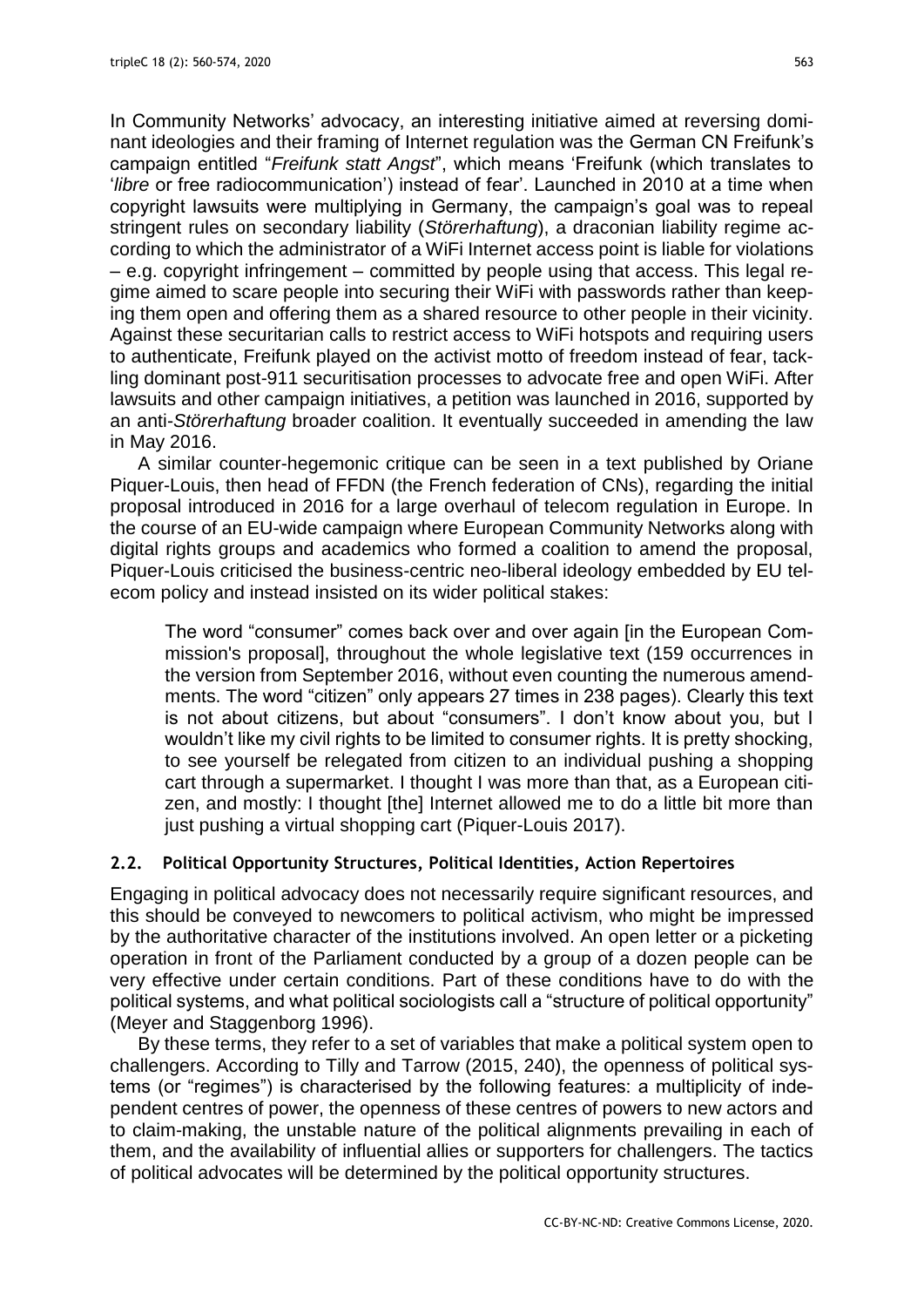In this spirit, Mahoney (2008) compared variations in lobbying activities in Washington D.C. and in Brussels: how actors approach specific legislative debates, choose their arguments and set up advocacy tactics. Highlighting the differences between the two political systems, she characterises the EU system – where most of EU telecom law is crafted – as an "elite pluralist" one, where the political opportunity structures have been shaped by both corporatist and statist traditions.

The role of the Council of Ministers (also called the EU Council), which shares the role of co-legislator with the European Parliament, is important in this regard, considering the fact that despite its fundamental importance in the policy-making process, its procedures are much less transparent and open to external actors compared with traditional parliamentary processes (Hillebrandt, Curtin and Meijer 2014). In theory, this lack of transparency tends to make EU political opportunity structures more closed to the claims of challengers. In practice, that means that resources will be devoted to institutions more open to relaying contentious claims. This is why during the two successful telecom policy campaigns waged by representatives and allies of Community Networks at the EU level – the battle to protect Network Neutrality (2013-2014) and that on Telecoms Package to create policy space for Community Networks (2016- 2018) – the focus of their advocacy efforts were directed at the European Parliament, not the EU Council (Tréguer and Dulong de Rosnay 2018). An understanding of the structure of power relations, in addition to information on the functioning of the lawmaking process, agenda and timing, will be useful for new actors to demystify the black box and focus on points where a contribution of the civil society can make a difference.

Tilly and Tarrow (2015) also stress how opportunity structures affect political identities, the names and values attached to a given political actor, which in turn determine advocacy practices, or "action repertoires", that is the array of actions that are available to a given political actor that wishes to engage in advocacy. According to Tilly and Tarrow:

Repertoires draw on the identities, social ties, and organizational forms that constitute everyday social life. From those identities, social ties, and organizational forms emerge both the collective claims that people make and the means they have for making claims. In the course of contending or watching others contend, people learn the interactions that can make a political difference as well as the locally shared meanings of those interactions. The changing interaction of every-day social organization, cumulative experience with contention, and regime intervention produces incremental alterations in contentious performances (2015, 140).

The range of strategies and tactics that shape a movement's "action repertoire" can be "constructive" like the sort of formal, insider interactions present in the policy-making process. Action repertoires can also fall into "outsider" tactics, either taking place "within a regime's prescribed and tolerated forms of claim-making" – what Tilly and Tarrow would call "contained contention" (2015, 62) – or breaking political routines and prescribed boundaries ("transgressive contention"). For various and rather obvious reasons, corporate lobbying usually avoids resorting to such defiant tactics. Community Networks are not among the commons-based initiatives most prone to transgressive action repertoires, but they can resort to it if needs be. In 2018, after setting up a local autonomous network next to Vic in in rural Catalonia, a small group of volunteers of Guifi.net – Europe's largest and most impressive Community Network – started looking for a gateway to connect them to regional and global networks. They learned that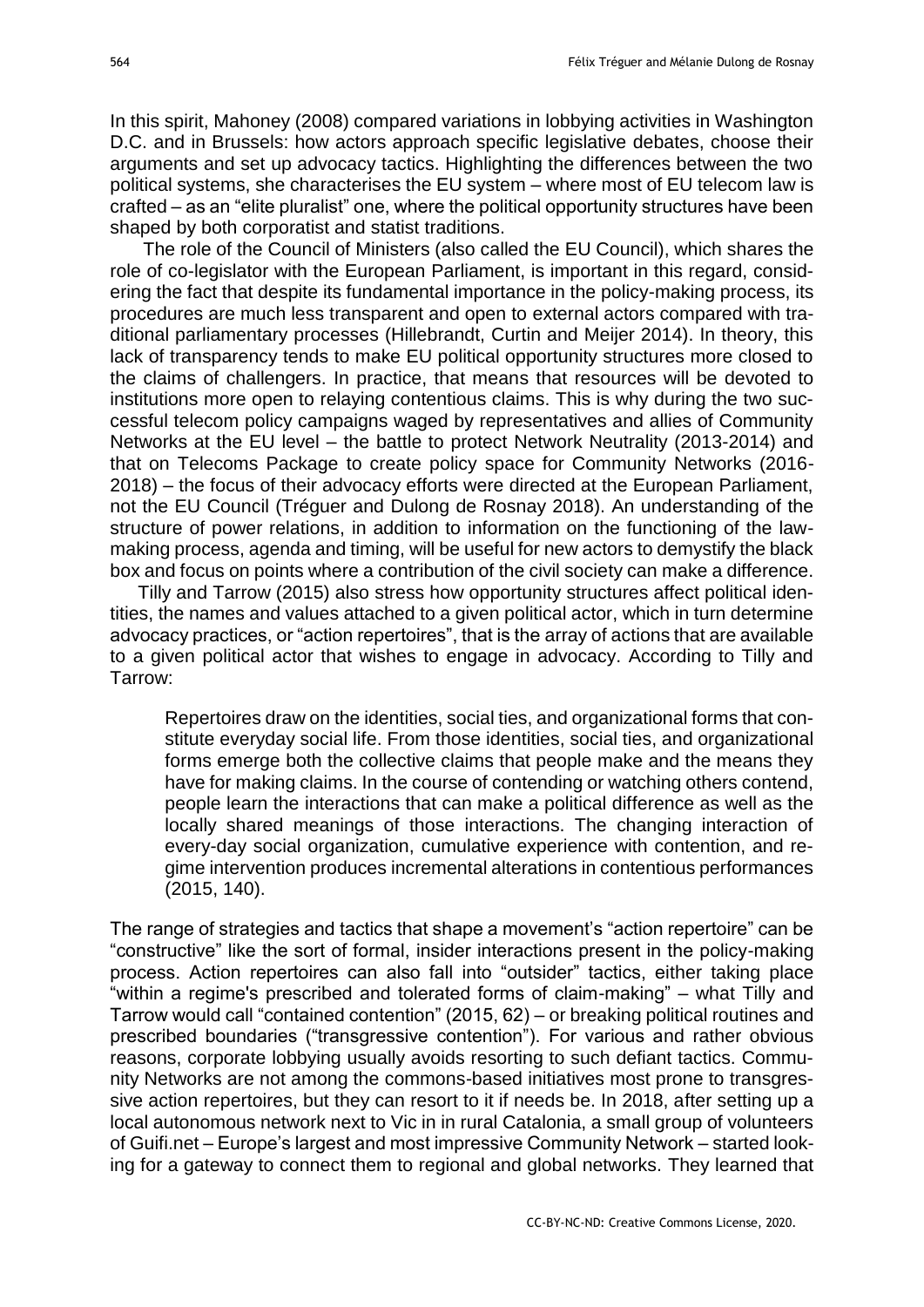two public infrastructures existed, including one public fibre owned by the Catalan government.

Public authorities were open to the idea of helping Guifi to interconnect on fair conditions, but discussions dragged on for months. So in 2012, Guifi's activists decided to increase the pressure on the Catalan authorities and test their goodwill. They announced that they would hold a 'tractor protest' the next Sunday, farmers in the area would drive their tractors on public roads to slow down the traffic and delay people driving from Barcelona to ski resorts in the Pyrenees. The call to protest came as a surprise to the authorities who pledged to speed up the process, and a few months later, the local Guifi network was finally interconnected with the public network, thus benefiting from an affordable gateway to the rest of Guifi networks and the broader Internet.

## **3. Community Networks and Telecom Policy: Moving from Corruption to Democratic Governance**

How important is policy for the sustainability of alternative communication networks? Comparative historical research we conducted within the same project suggests that it is paramount (Trudel and Tréguer 2016; Tréguer, Trudel and Dulong de Rosnay 2020). For instance, in the context of the US telephone independent movement at the turn of the 19th century, we saw how the independents' demands for interconnection to the dominant network of the time, that of AT&T, resulted in the adoption of a 'common carrier' status for telecommunications operators in the USA. Paradoxically, this new policy indirectly legitimated AT&T's dominant position but, for some time at least, limited their power and cemented the idea of a universal network open to all – a notion still alive in today's debate on Net Neutrality (Nunziato 2009; Wu 2011). For the Free Radio movements that spread across Europe in the 1960s and 1970s, legal battles and policy advocacy were also key to their struggle against state-owned monopolies over radio broadcasting (e.g. Johns 2011; Lefebvre 2011).

Closer to our immediate concerns, policy advocacy was also key for the first generation of CNs in the 1990s (Tréguer 2017). In France, the successes and failures of the French Data Network, France's first public Internet Access Provider (IAP) created in 1992, were immediately tied to changes in telecom regulation that were enacted with much bigger players in mind (Tréguer and Trudel 2019). Conversely, the French "Digital Rights" milieu that formed in the mid-1990s allowed for positive cross-fertilisation between advocacy activities and the development of alternative infrastructures (Tréguer and Pétin 2018). The other case study on first-generation CNs was focused on Consume.net, a WiFi-based wireless community network born in London in the late 1990s. To ward off legislative proposals aiming to outlaw the formation of wireless networks over the public realm pushed by the incumbent British Telecom (BT), Consume.net partnered with existing advocacy groups to reach out to policy-makers and stop the proposals (Trudel and Tréguer 2016).

Recent research into the governance of Community Networks has stressed the importance of organisational processes able to produce shared objectives for the community (Crabu et al. 2017). In this context, the development of advocacy capabilities can play an important role in formulating and enacting that shared vision. By bringing into play discussions within the community on what specific proposal it should put forward on, say, the issue of data retention, advocacy work can engage a virtuous process where community members will be invited to question their own technical practices in relation to legal interpretations and how much they conform to the proclaimed social and political value of the community (i.e. regarding privacy).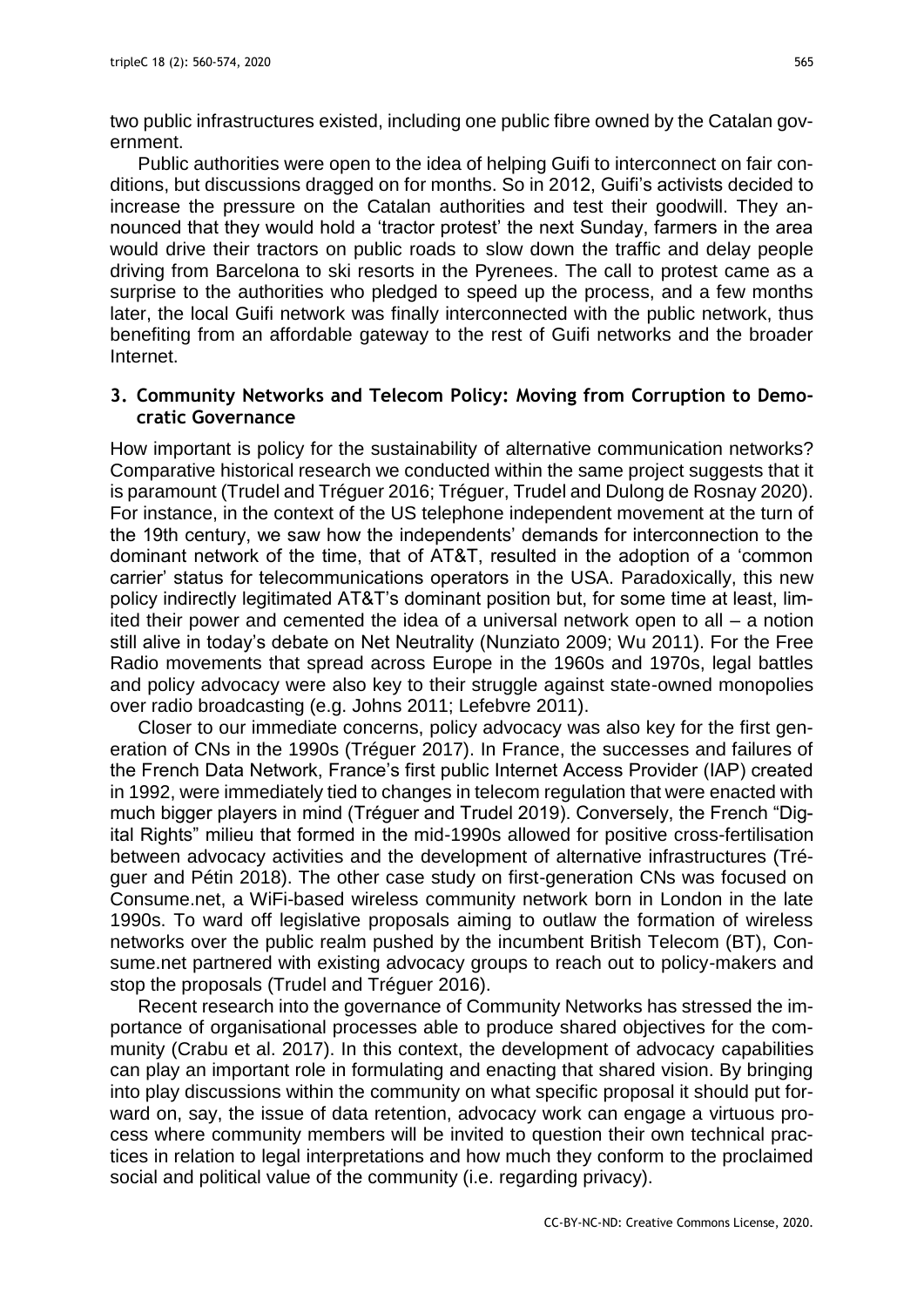Beyond that, through mobilisations around or against specific policy proposals, the community can enact itself in another field – the policy field – where its political values will need to be debated and spelled out in the face of legal risks and uncertainties regarding its exact meaning and purpose. Foes and allies will need to be found, and the community as a whole will need to acknowledge the value of legal and policy skills that may not otherwise be recognised as important compared to computer and network engineering skills. Such mobilisations can help build mutual trust and recognition within the community, and between the community and its allies (Diani 1997). Among potential allies that will need to be identified, some might even be highly visible institutions who may support the claims of CNs, thereby bringing them more legitimacy and recognition (for instance regulatory authorities, municipal and regional authorities, local businesses, libraries, international organisations<sup>1</sup> or international standard-making bodies like the Internet Governance Forum or UNESCO).

This process – which social movement scholars call "certification", i.e. "when a recognized external authority signals its readiness to recognise and support the existence and claims of a political actor" (Tilly and Tarrow 2015, 103) – recently happened in the world of CNs. Following engagement with netCommons, a three-year European research-action project focused on CNs that ended in 2019 (and in which both authors were involved), UNESCO's "Freedom of expression" bureau decided to expand their decade-old policies in favour of community media to the telecom sector: "Internet universality indicators" released in 2018 will now assess every country's performance based on the existence of an appropriate "legal framework for establishment of community networks" (UNESCO 2018).

### **3.1. What Community Networks Can Bring to Telecom Policy Objectives**

Of course, the model of community and municipal broadband networks can do much more than 'filling the gaps'. As Michalis (2016) insists, "it is precisely the potential of municipal and community networks to provide real competition to private commercial operators that critics focus on". Indeed, not only have they satisfied connectivity needs that were not met by market players, but they have built models yielding impressive results on a number of policy objectives associated with broadband policy.

In rural areas, a network like B4RN in Lancashire in Britain, for instance, has connected more than 4000 homes, farms and other facilities to its fibre-optical network, offering speeds of 1 Gb/s at affordable prices, gathering members who provide capital to the cooperative through loans and community shares and an impressive amount of volunteers who help the core team to keep costs low. The take-up of 65% is impressive by industry standards. Similarly, in Greece, Sarantaporo.gr has connected 14 remote villages in Northern Greece, through volunteering and help from participants from the urban wireless network AWMN, based in Athens. Many similar examples exist across Europe of rural communities managing to find *ad hoc* organisation and financial models that allow them to serve their connectivity needs much faster and more efficiently than a market player would have done, in a much more affordable way and often without any public support coming from national authorities or EU funds.

<u>.</u>

<sup>&</sup>lt;sup>1</sup> "The UNESCO "Internet universality indicators" released in 2018 (UNESCO's Internet Universality Indicators: A Framework for Assessing Internet Development, 2018) assess country performance based on the existence of an appropriate ""legal framework for establishment of community networks", thereby creating another incentive to develop telecom policies favoring CNs" (Boucas et al. 2018, 37-38).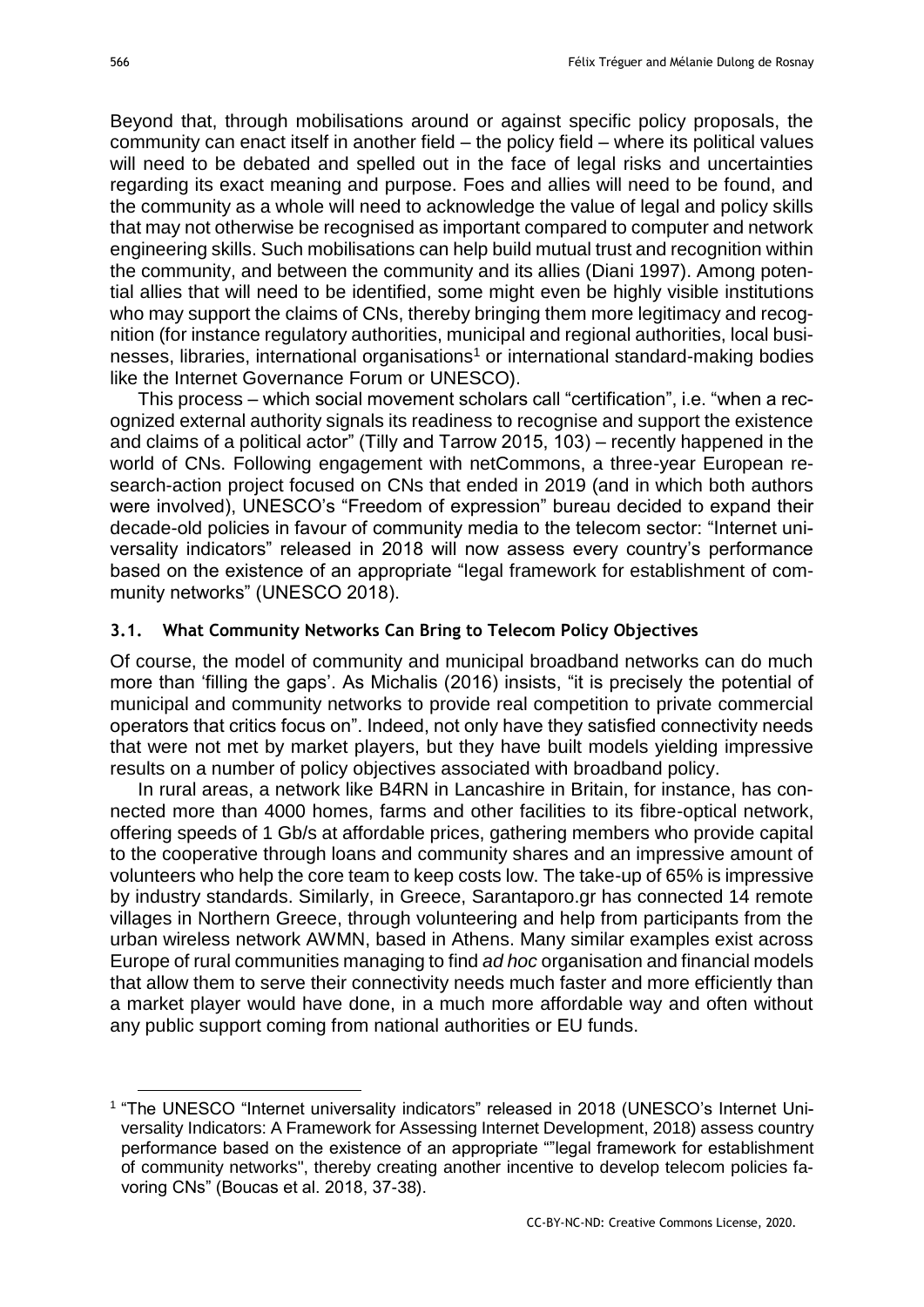However, the success of CNs does not have to do only with the fact that they offer better broadband connectivity than incumbents. They do so in a way that brings positive externalities and social justice to the affected communities. This is the case, for instance, when Tetaneutral, a wireless CN based in Toulouse in Southern France, decides to offer an Internet access service for free. While the suggested price range is between 15 and 30€ per month, the organisation explains on its homepage that "members can contribute according to their means and their conscience" and that no proof will be required. More generally, many CNs give preferential subscription fees to unemployed people and students (De Filippi and Tréguer 2015; Navarro et al. 2016). In Germany, Freifunk communities across the country have been partnering with organisations defending the rights and well-being of refugees and immigrants, providing Internet connectivity to various housing centres and other spaces connected to help groups and charities. The effort was even covered by the magazine Newsweek in 2016. According to the magazine:

The group's work with refugees in Berlin began in 2012, when refugees were occupying Oranienplatz, a public square in the Kreuzberg district, to demand better treatment. The occupation had no information technology infrastructure, and so Freifunkers decided to get the refugees internet. In December 2013, Freifunk connected its first refugee shelter, the Gerhart Hauptmann School. As the refugee crisis grew in 2014 and more shelters began opening, Freifunk expanded its network. It has connected more than 30 shelters in Berlin and more than 200 across Germany (Lopez 2016).

CNs foster social inclusion, but also strive to educate users about the information and communication technologies they use. Active volunteers regularly host workshops and seminars to train technically-minded people to discover news tools and allow them to join a development team, but also sessions that reach out to people with very few technical skills. Through the latter, newcomers can learn basic notions of computer security or understand crucial concepts such as Net Neutrality. These are the kinds of activities that policy-makers may want to learn about, so as to better grasp the positive impact of CNs. .

But despite impressive achievements, to this day, the legal landscape remains rather hostile, even if there are encouraging signs that it might be changing. As Maria Michalis has shown, even now policy-makers at the European level tend to only see CNs as playing a "gap-filling" role; that is, intervening where market actors are failing to provide (decent) connectivity (Michalis 2016). This remains true even though the European Commission (2016) recognises that "such projects have generally been very successful in driving the take-up rate among the end users and in building financially sustainable cases".

## **3.2. Regulatory Capture in the Telecom Policy Landscape**

Advocacy, by strengthening CNs and allowing them to grow even if current laws have not been designed with their model in mind, can fuel these positive externalities. But by systematising policy interventions at the national, European and international levels, CNs can also bring structural changes in the way telecom policy is made, perhaps in order to also consider the interests of the commons by design, from its inception.

For a long time now, telecom policy has indeed been characterised by the alliance between large telecom companies and the state. In the USA, the issue of regulatory capture in the telecom sector – when a regulator meant to act in the public's interest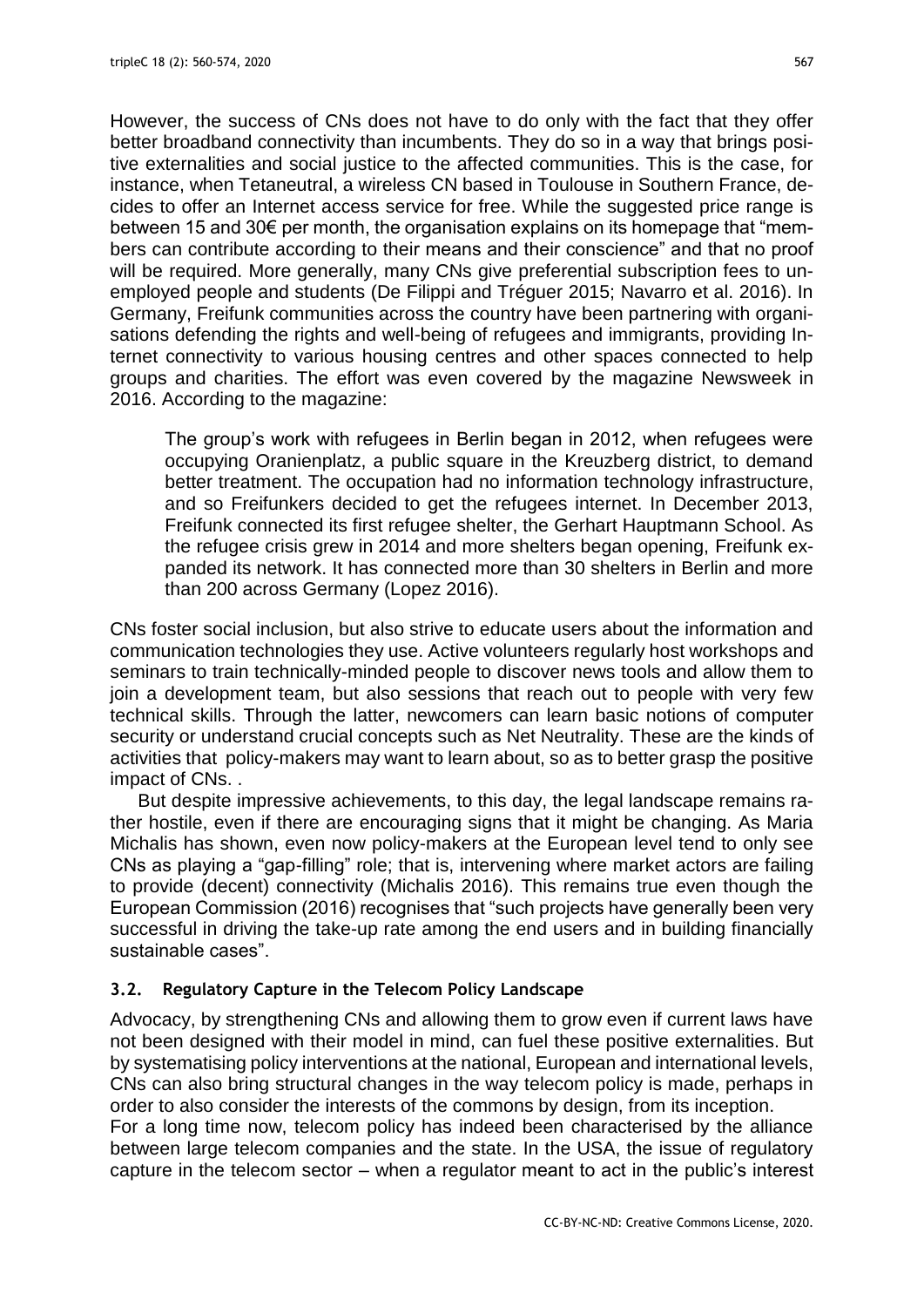eventually acts in ways that benefit the industry it is supposed to regulate – was most notably addressed by Ronald Coase in his 1959 article on the Federal Communications Commission (Coase 1959). At the time, Coase criticised the FCC's licensing procedures on spectrum allocation for being inefficient and giving too much leeway for the state to pick and choose licensees. Rather than a "tragedy of the spectrum commons", Coase advocated for property rights and market pricing mechanisms as better alternatives for determining spectrum allocation.

First in the USA and then in Europe and beyond, this line of criticism eventually sparked a wave of regulatory reforms based on proprietary incentives. These reforms gave way, among other things, to the 'auction frenzy' which began in the 1990s and persists to this day. But, as expected, increased privatisation failed to eliminate harmful corporate influence on policy-making. On the contrary – and even though some economists might argue that this is due to the remaining presence of 'too much' regulation – corporate regulatory capture remains a fundamental feature of regulatory economics in general, and of telecom policy in particular (Levine 1990; Laffont and Tirole 1991; 2001).

At its most extreme, regulatory capture takes the form of outright corruption. Bribery is indeed relatively widespread in the telecom sector. An EU report on corruption shows that businesses find corruption to be most prevalent in the construction and telecom sectors. In past years, cases or allegations involving politicians and companies in the telecom sector have surfaced in France, Austria, Poland, Ireland, and Portugal. In the Arab world, Africa, Latin America and Asia, there are also several cases of corruption involving European companies such as Orange/France Telecom, TeliaSonera, Siemens and Alcatel-Lucent (European Commission 2014).

Apart from its illegal manifestations, regulatory capture generally takes more subtle forms, namely a bias on the part of regulators in government or national regulatory authorities leading to lenient regulations, undue subsidies, or decisions unduly favouring the regulated firms. Such bias often stems from mutual acquaintances or even friendships built over time by attending the same universities and conferences, and meeting regularly to discuss the regulatory issues in which firms have a stake in, but also as a result of individuals shifting back and forth from government to industry to work as executives or lobbyists – a phenomenon known as the 'revolving door'. For instance, the current CEO of Orange, Stéphane Richard, is the former chief of staff of the then French Minister of the Economy Christine Lagarde (subsequently managing director of the International Monetary Fund, and now of the European Central Bank). In Spain, incumbent operator Telefónica hired several former high-ranking public officials as consultants, such as the former Minister of the Economy, Rodriguo Rato, also head of the IMF from 2004 to 2007, who was sentenced to 4.5 years in prison in 2017 for accounting fraud.

Bias in policy outcome is also due to the fact that governments often retain golden shares in their former monopolies, as communication networks remain a strategic asset and a purveyor of taxes and employment, and can also be a non-negligible source of revenues – the French government, for instance, typically draws around €1 billion annually from its 26% share in France Telecom/Orange. All of this leads to what a French minister euphemistically defined as "friendly pressure" on business leaders in the telecom sector (quoted in Reuters 2014), but may also lead to political interference in the functioning of the National Regulatory Authorities, which researchers have found to undermine investment by introducing instability and uncertainty in the regulatory framework (Cambini and Rondi 2011).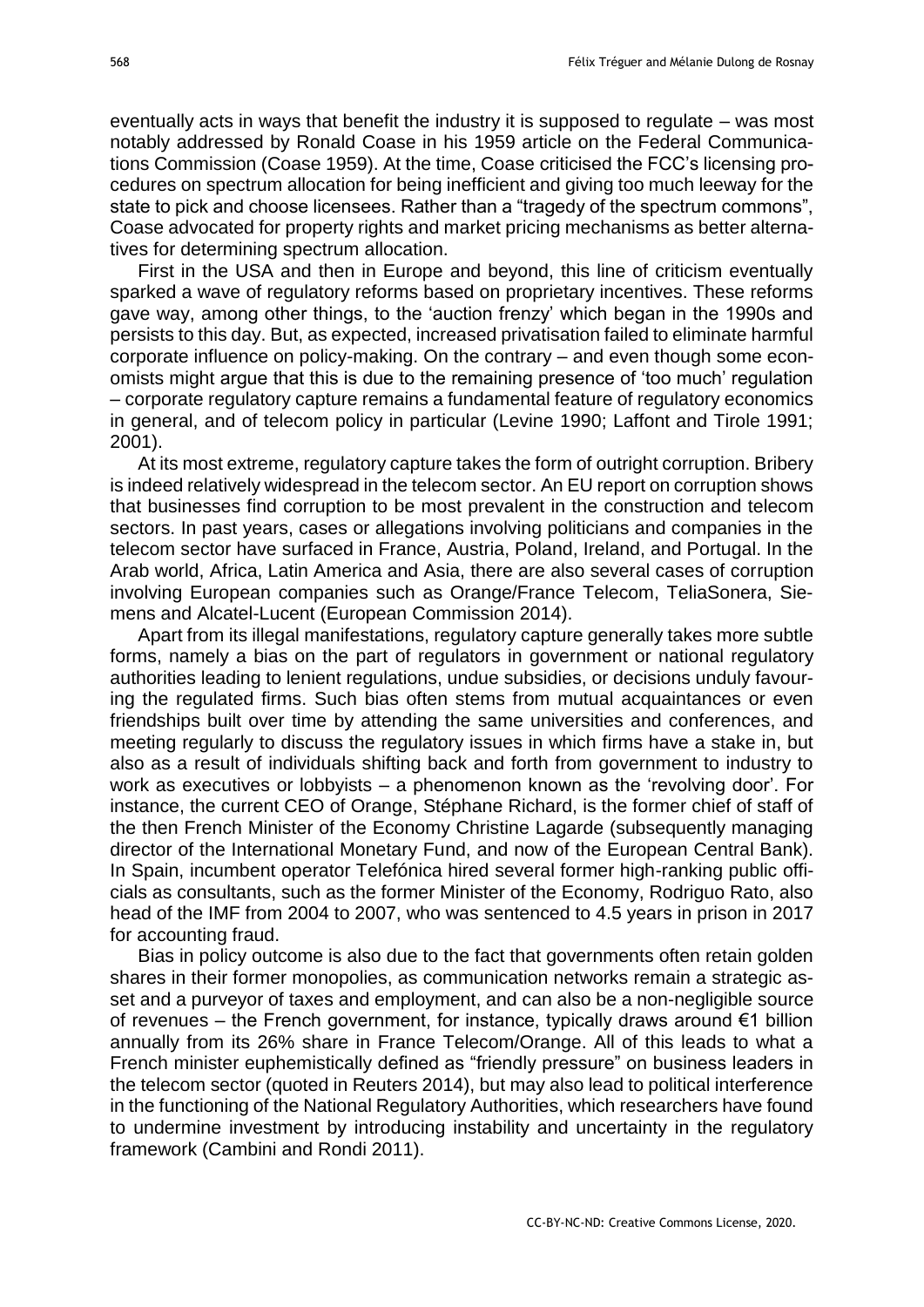Meanwhile, grassroots and non-profit networks, who provide flexible and cheap Internet access as commons to local communities in spite of the hostile regulatory framework, have remained well below the policy radar. The narrow priority of many policymakers has been to move towards greater consolidation in the telecom sector so as to facilitate the advent of powerful pan-European operators, as incumbent firms have been calling for competition regulators to further ease oversight on mergers. According to trade groups like ETNO, dismantling pro-competition policies will help spur investment and innovation (Fuchs et al. 2016).

According to a report by the Commons Network, a European NGO promoting public policies favouring the Commons, this speaks to a wider issue with EU policies:

At the moment, almost all EU economic policy is focused on the promotion of purely commercial actors and the unidimensional view of people having the exclusively individual aims of selling, owning or buying goods or services. The dominant paradigm is rarely evaluated by applying clear indicators of social and ecological well-being to judge the success of an economic endeavour (Bloemen and Hammerstein 2017).

Against this reality, it is clear that telecom policy can greatly benefit from forms of advocacy that go against the interest of incumbent actors and promote alternative, commons-based models for the deployment and operation of telecom networks, which we describe in this article and have proposed to call "telecommons". CNs have both the expertise and the legitimacy to join in technical and legal debates over broadband policy, to make the underlying political issues more salient, and to bring an informed view of the effects of existing policies on the ground. In sum, they bring a dissenting view that can only open up new policy paths, and stimulate a debate to ensure that telecom policy stays in tune with the public interest.

# **4. Conclusion. The Commons at a Crossroad: A Time of Opportunities and Challenges**

In some cases surveyed above and in a more detailed report on the advocacy action repertoires used by Community Networks (Tréguer and de Rosnay 2018), we have shown that, despite their loosely coordinated structure, European Community Networks and their allies have proved able to use various action repertoires, and to use openings as opportunities to enact policy change to preserve telecommons. Such repertoires we exemplified in this article (and addressed at length in the original research report) could inspire other movements. They include a diversity of advocacy action: mounting disruptive and playful protests, adapting traditional models of demonstrations, lobbying regulators, organising advocacy campaigns, building coalitions throughout the Commons spectrum, playing the 'expert card', with engineers and lawyers participating in policy and technical forums or experimenting with strategic litigation against surveillance and censorship laws. Recent regulatory changes at the European level, which require telecom regulators to take into account the special policy needs of Community Networks (Tréguer 2018), proved that relatively little effort can achieve significant change, especially in a timely opening of a structure of opportunity where traditional stakeholders are caught by surprise.

In concluding this article, we would like to highlight some opportunities and challenges for the political and legal defence of the telecommons in particular, and of the commons as a whole in the current socio-historical context in Europe. Thanks in particular to the determination of CN practitioners and activists around the world, CNs are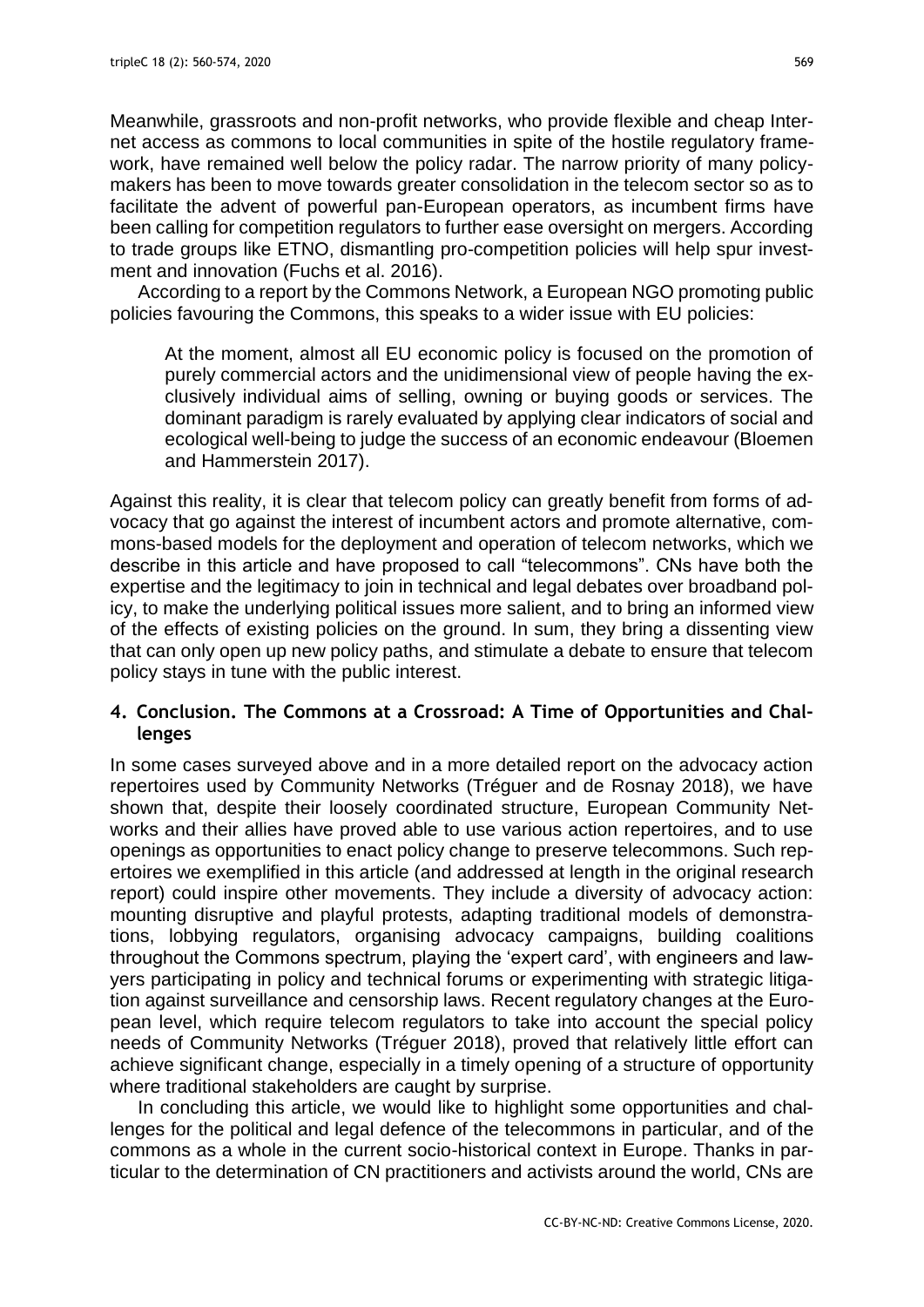coming into focus in places where telecom policy is being crafted, places where they had historically been completely neglected. This creates many avenues to acquire and transfer knowledge about how policy changes can best serve their goal, perhaps towards a knowledge commons of policy advocacy techniques which could be implemented beyond telecom law. There is a mounting momentum.

This widening structure of opportunity is only made stronger by the fact that, 30 years after the publication of Elinor Ostrom's *Governing the Commons* (1990), there is a growing recognition of commons-based modes of production and service provision as a viable policy path in multiple areas of the political economy and society. At the level of the European Union, the Commons Network – the already-mentioned thinktank advocating for commons-based policies in Europe – has been working to highlight the potential of commons-based policies for giving a new impetus to the European project as a whole. According to one of the co-founders of the initiative, Sophie Bloemen:

The crisis of the European Union begs for new, unifying and constructive narratives – alternatives to the right-wing populist and nationalist wave that is getting fiercer every day. A 'commons' approach holds the potential for a unified vision towards an alternative economy, a Europe from the bottom-up, and an ecological economy and way of life. The idea of jointly stewarding shared resources, community, and a generative economy can find resonance with a diverse range of citizens (Bloemen 2017).

There is a sign that in the institutional field, commons-based models are getting some recognition. In 2016 for instance, in addition to the previously mentioned UNESCO example, the European Committee of the Regions adopted an opinion report in which it correctly identifies some of the core characteristics of commons-based economies, such as a:

peer-to-peer approach in which every user can be a provider and consumer at the same time, or even be involved in the platform governance […] If the actors involved do not just share a resource but collaborate to create, produce or regenerate a common resource for the wider public, the community, they are cooperating, they are pooling for the commons (Brighenti 2016).

For various movements of the digital commons, the past years have seen some successes, with a growing accommodation of commons-based models by the regulatory landscape (e.g. public sector information, open data, scientific publications; albeit that incorporation in positive law is closer to accepting open access provision than supporting proper and full governing as commons). In the telecom sector, too, the new regulatory framework in Europe (the European Electronic Communications Code or EECC) has for the first time recognised Community Networks as deserving a special regulatory treatment (Boucas et al. 2018, 37-38; Tréguer 2018). These are of course very modest and fragile signs, but they suggest that the commons could, in the years ahead and as a broad movement, develop better advocacy capacities, and get the recognition they deserve from policy-makers.

At the local level too, public policies aimed at promoting commons resources are getting traction, but have also shown their limits. In Spain for instance, citizen platforms seized municipal power in Barcelona, Madrid and Valencia, the country's three largest cities, with the local elections in May 2015. But even where these new local governments explicitly sought to promote commons-based alternatives to digital policy – most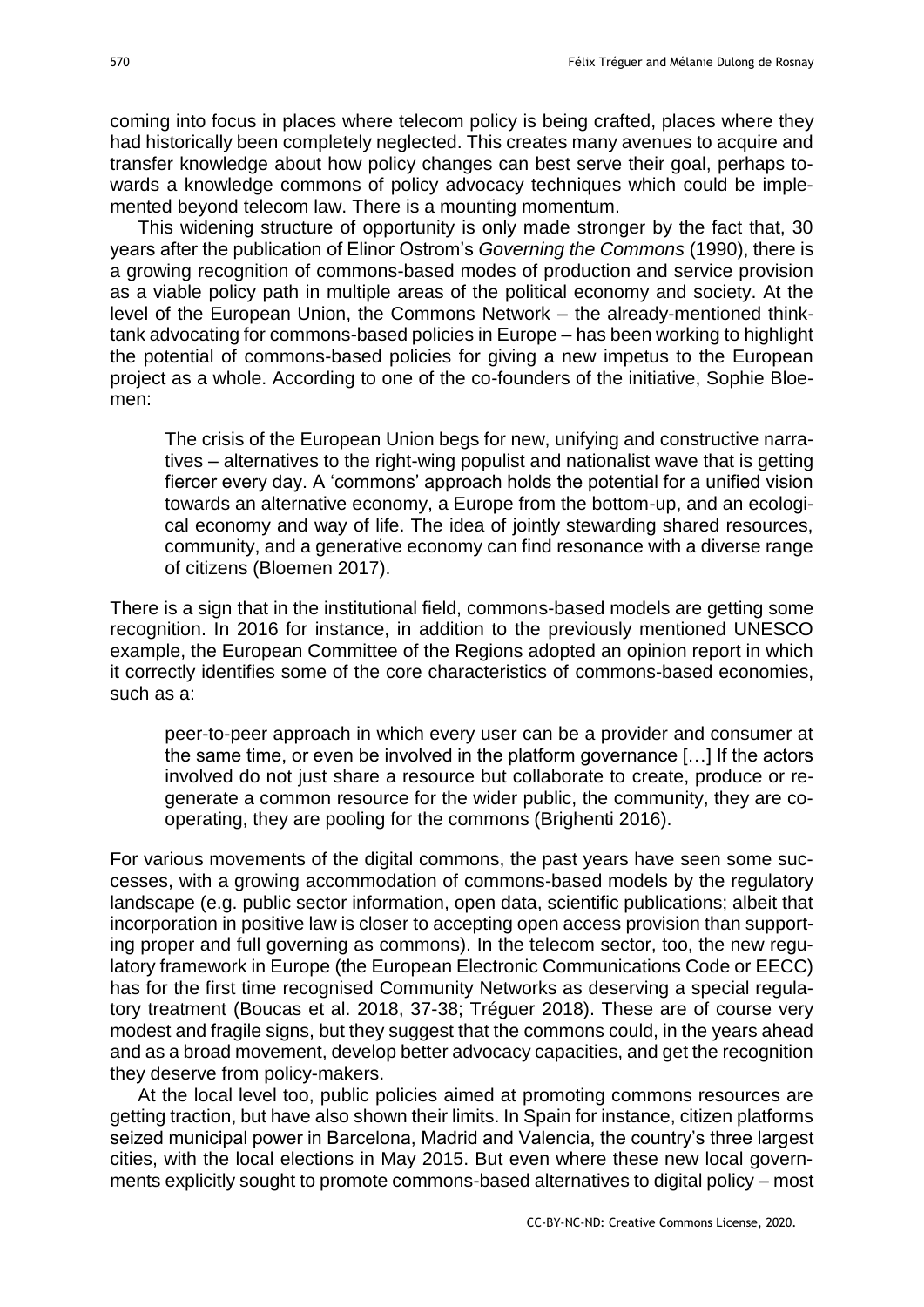famously in Barcelona – many activists grew frustrated by what they saw as administrative inertia and a lack of political will – or worse, as the instrumentalisation of social movements by city officials (Levi 2018). Four years later, these local governments were mostly disavowed when voters cast their ballot for the municipal elections of 2019.

In turn, a mounting challenge looms for the commons movement: that of co-optation by states and capitalism – precisely the entities that self-governed commons communities were supposed to offer an alternative to. The commons have always been an ideologically diverse movement (Papadimitropoulos 2017; Broumas 2017). And that was part of its strength. Papadimitropoulos sees three major political currents supporting the commons: the liberals, who anchor their defence of the commons through liberal theory and as a middle way between the state and the market; the reformists, who argue for the gradual adjustment of capitalism to the commons with the aid of a "partner state"; and finally the radical anti-capitalists who favour the commons "against and beyond" capitalism (Papadimitropoulos 2017).

That heterogeneity makes the movement vulnerable to its progressive incorporation in institutional networks, which could undermine its fundamental premises. In many mainstream discourses, whether by reformist politicians or the neo-liberal economists that advise them, the word 'commons' is increasingly popular, not without semantic appropriation (e.g. Tirole's common good), or forms of "commonswashing" (Dulong de Rosnay, Antoniadis and Tréguer 2019). In parallel, we are witnessing a new stage in the financialisation of public policies (Chiapello 2017). Given the fact that public policies often embed techno-economist tendencies reaped with metrics and contracts, the commons movement looks like an easy target for this gradual colonisation by financial and quantitative reasoning, which are intensifying in the non-profit sector and might soon submerge many of the initiatives that had first appeared as radical attempts at changing the world.

Resisting these powerful trends, too, require debate and organising. But by engaging with policy-making institutions while fighting bureaucratic inertia, by obtaining certification from mainstream actors while keeping its radical edge, by articulating political advocacy with on-the-field efforts to foster the self-reliance and autonomy of local and transnational communities, the commons movement can remain one of the most promising alternatives to the current economic and political order.

### **References**

- Belli, Luca, ed. 2017. *Community Networks: The Internet by the People for the People*. IGF Dynamic Coalition on Community Connectivity. Accessed June 17, 2020. [https://www.intgovforum.org/multilingual/content/community-networks-the-internet-by-the](https://www.intgovforum.org/multilingual/content/community-networks-the-internet-by-the-people-for-the-people-dc-on-community-connectivity)[people-for-the-people-dc-on-community-connectivity](https://www.intgovforum.org/multilingual/content/community-networks-the-internet-by-the-people-for-the-people-dc-on-community-connectivity)
- Bloemen, Sophie. 2017. The commons as unifying political vision. In *Shifting Baselines of Europe: New Perspectives beyond Neoliberalism and Nationalism* [1st edition], edited by Daphne Büllesbach, Marta Cillero, and Lukas Stolz, 167-74. Bielefeld: Transcript. <https://doi.org/10.31269/triplec.v15i1.783>
- Bloemen, Sophie, and David Hammerstein. 2017. Supporting the Commons: Opportunities in the EU Policy Landscape. *Commons Network*. Accessed June 17, 2020. [http://com](http://commonsnetwork.eu/wp-content/uploads/2017/05/CommonsPolicyOpportunities_FINAL-1.pdf)[monsnetwork.eu/wp-content/uploads/2017/05/CommonsPolicyOpportunities\\_FINAL-1.pdf](http://commonsnetwork.eu/wp-content/uploads/2017/05/CommonsPolicyOpportunities_FINAL-1.pdf)
- Brighenti, Benedetta. 2016. The Local and Regional Dimension of the Sharing Economy. 2016/C 051/06. European Committee of the Regions. Accessed June 17, 2020. [http://eur](http://eur-lex.europa.eu/legal-content/EN/TXT/?uri=CELEX:52015IR2698)[lex.europa.eu/legal-content/EN/TXT/?uri=CELEX:52015IR2698](http://eur-lex.europa.eu/legal-content/EN/TXT/?uri=CELEX:52015IR2698)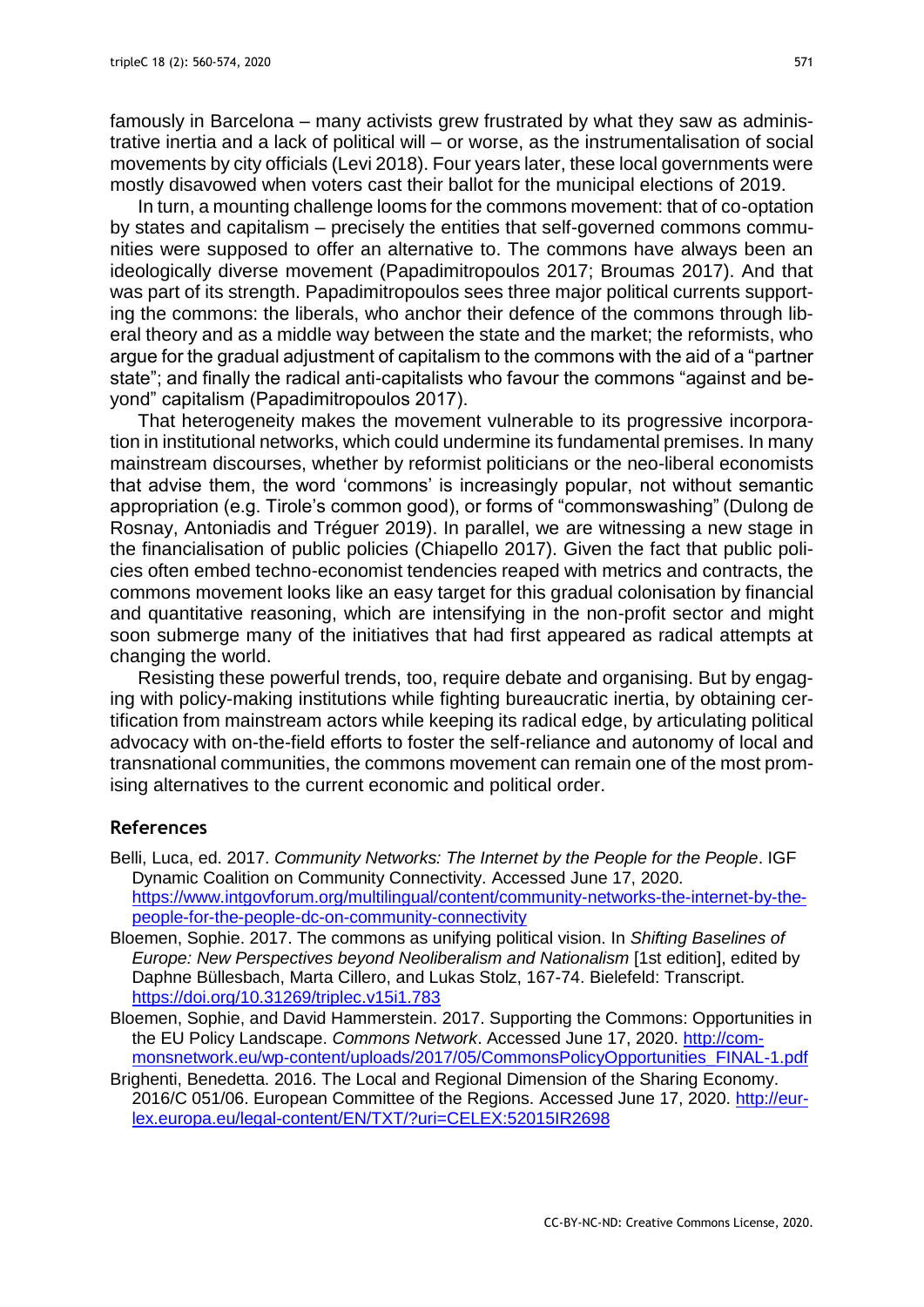- Boucas, Dimitris, Christian Fuchs, Maria Michalis, Félix Tréguer and Virginie Aubrée. 2018. netCommons: Political and Ethical guidelines for an Alternative Internet. *netCommons deliverable* 4.4. Accessed June 17, 2020. [https://www.netcommons.eu/sites/de](https://www.netcommons.eu/sites/default/files/d4.4_v1.0.pdf)[fault/files/d4.4\\_v1.0.pdf](https://www.netcommons.eu/sites/default/files/d4.4_v1.0.pdf)
- Broumas, Antonios. 2017. Social Democratic and Critical Theories of the Intellectual Commons: A Critical Analysis. *tripleC: Communication, Capitalism & Critique. Open Access Journal for a Global Sustainable Information Society* 15 (1 ): 100-126. <https://doi.org/10.31269/triplec.v15i1.783>
- Cambini, Carlo and Laura Rondi. 2011. Independence, Investment and Political Interference: Evidence from the European Union. *EU Working Papers*. Florence School of Regulation, Robert Schuman Center for Advances Studies. Accessed June 17, 2020. [http://cad](http://cadmus.eui.eu/handle/1814/18058)[mus.eui.eu/handle/1814/18058](http://cadmus.eui.eu/handle/1814/18058)
- Chiapello, Ève. 2017. La financiarisation des politiques publiques. *Mondes en développement* 178 (June): 23-40.<https://doi.org/10.3917/med.178.0023>
- Coase, Ronald H. 1959. The Federal Communications Commission. *Journal of Law and Economics* 2: 1-40.
- Crabu, Stefano, Leandro Navarro, Mélanie Dulong de Rosnay, David Franquesa, and Félix Tréguer. 2017. Report on the Governance Instruments and Their Application to CNs (v1). *netCommons deliverable* 1.3. Accessed June 17, 2020. [https://netcommons.eu/?q=con](https://netcommons.eu/?q=content/report-governance-instruments-and-their-application-cns-v1)[tent/report-governance-instruments-and-their-application-cns-v1](https://netcommons.eu/?q=content/report-governance-instruments-and-their-application-cns-v1)
- De Filippi, Primavera, and Félix Tréguer. 2015. Expanding the Internet Commons: The Subversive Potential of Wireless Community Networks. *Journal of Peer Production* 6: n.p. Accessed June 17, 2020. [http://peerproduction.net/issues/issue-6-disruption-and-the](http://peerproduction.net/issues/issue-6-disruption-and-the-law/peer-reviewed-articles/expanding-the-internet-commons-the-subversive-potential-of-wireless-community-networks/)[law/peer-reviewed-articles/expanding-the-internet-commons-the-subversive-potential-of](http://peerproduction.net/issues/issue-6-disruption-and-the-law/peer-reviewed-articles/expanding-the-internet-commons-the-subversive-potential-of-wireless-community-networks/)[wireless-community-networks/](http://peerproduction.net/issues/issue-6-disruption-and-the-law/peer-reviewed-articles/expanding-the-internet-commons-the-subversive-potential-of-wireless-community-networks/)
- Diani, Mario. 1997. Social Movements and Social Capital: A Network Perspective on Movement Outcomes. *Mobilization: An International Quarterly* 2 (2): 129-47. <https://doi.org/10.17813/maiq.2.2.w6087622383h4341>
- Dulong de Rosnay, Mélanie. 2016. Peer to Party: Occupy the Law. *First Monday* 21 (12): n.p. Accessed June 17, 2020.<http://firstmonday.org/ojs/index.php/fm/article/view/7117>
- Dulong de Rosnay, Mélanie, Panos Antoniadis and Félix Tréguer. 2019. Commonswashing by information technologies and online platforms, the semantic appropriation of the commons. Conference of the International Association on the Study of the Commons (IASC), Lima, Peru, 2 July. Accessed June 17, 2020. [https://www.netcommons.eu/?q=con](https://www.netcommons.eu/?q=content/commonswashing-information-technologies-and-online-platforms-semantic-appropriation-commons)[tent/commonswashing-information-technologies-and-online-platforms-semantic-appropria](https://www.netcommons.eu/?q=content/commonswashing-information-technologies-and-online-platforms-semantic-appropriation-commons)[tion-commons](https://www.netcommons.eu/?q=content/commonswashing-information-technologies-and-online-platforms-semantic-appropriation-commons)
- European Commission. 2016. Digital Single Market Investment Models. Accessed June 17, 2020. <https://ec.europa.eu/digital-single-market/investment-models>
- European Commission. 2014. EU Anti-Corruption Report. COM(2014) 38. Brussels.
- Finchett-Maddock, Lucy Charlotte. 2016. *Protest, Property and the Commons: Performances of Law and Resistance*. Social Justice. New York: Routledge.
- Fuchs, Christian, Maria Michalis, and Dimitris Boucas. 2016. The Multiple Aspects of Sustainability in Community Networks: Definitions, Challenges, and Countermeasures. *net-Commons deliverable* 2.1. Accessed June 17, 2020. [http://netcommons.eu/sites/de](http://netcommons.eu/sites/default/files/d2.1_multipleaspectsofsustainability_dlv.pdf)[fault/files/d2.1\\_multipleaspectsofsustainability\\_dlv.pdf](http://netcommons.eu/sites/default/files/d2.1_multipleaspectsofsustainability_dlv.pdf)
- Giovanella, Federica and Mélanie Dulong de Rosnay. 2017. Community wireless networks, intermediary liability and the McFadden CJEU case. *Communications Law* 22 (1): 11-20. Accessed June 17, 2020.<https://halshs.archives-ouvertes.fr/halshs-01478116/document>
- Hillebrandt, Maarten Zbigniew, Deirdre Curtin, and Albert Meijer. 2014. Transparency in the EU Council of Ministers: An Institutional Analysis. *European Law Journal* 20 (1): 1-20. <https://doi.org/10.1111/eulj.12051>

Hopkins, Bruce R. 1993. *Charity, Advocacy and the Law*. New York: Wiley.

Johns, Adrian. 2011. *Death of a Pirate: British Radio and the Making of the Information Age*. New York: W.W. Norton & Company.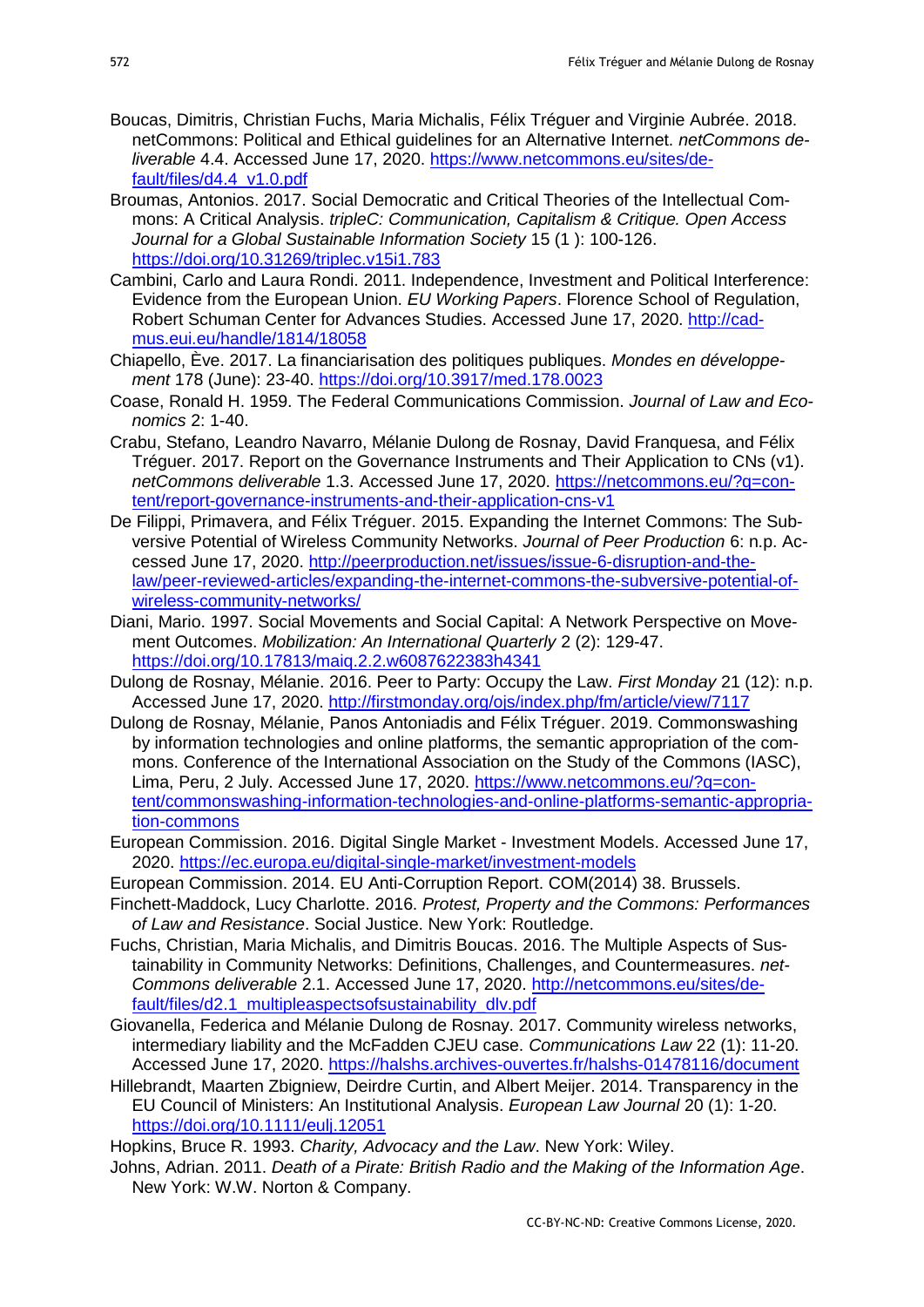- Kapczynski, Amy, and Gaëlle Krikorian, eds. 2010. *Access to Knowledge in the Age of Intellectual Property*. New York: Zone Books.
- Laffont, Jean-Jacques, and Jean Tirole. 2001. *Competition in Telecommunications*. Cambridge, MA: MIT Press.
- Laffont, Jean-Jacques, and Jean Tirole. 1991. The Politics of Government Decision-Making: A Theory of Regulatory Capture. *The Quarterly Journal of Economics* 106 (4): 1089-1127. <https://doi.org/10.2307/2937958>
- Lefebvre, Thierry. 2011. *La bataille des radios libres : 1977-1981*. Paris: Nouveau Monde Editions.
- Lessig, Lawrence. 1999. *Code and Other Laws of Cyberspace*. New York: Basic Books.
- Levine, Michael E. 1990. *Regulatory Capture, Public Interest, and the Public Agenda: Toward a Synthesis*. New Haven: Yale School of Organization and Management.
- Lopez, Oscar. 2016. Underground "Hacktivists" in Berlin Are Connecting Refugees to Free Wi-Fi. *Newsweek*. 10 July 2016. Accessed June 17, 2020.
- <http://www.newsweek.com/2016/07/22/hacktivists-refugees-online-germany-478914.html>
- McCarthy, John D., and Zald N. Mayer. 1977. Resource Mobilization and Social Movements: A Partial Theory. *The American Journal of Sociology* 82 (6): 1212-1241.
- Mahoney, Christine. 2008. Brussels Versus the Beltway: Advocacy in the United States and the European Union. Georgetown: Georgetown University Press.
- Meyer, David S., and Suzanne Staggenborg. 1996. Movements, Countermovements, and the Structure of Political Opportunity. *American Journal of Sociology* 101 (6): 1628-60. <https://doi.org/10.1086/230869>
- Michalis, Maria. 2016. The Broadband Internet Access Market in the EU. In The Multiple Aspects of Sustainability in Community Networks: Definitions, Challenges, and Countermeasures, by Christian Fuchs, Maria Michalis and Dimitris Boucas, 82-109. *netCommons deliverable* 2.1. Accessed June 17, 2020. [http://netcommons.eu/sites/de](http://netcommons.eu/sites/default/files/d2.1_multipleaspectsofsustainability_dlv.pdf)[fault/files/d2.1\\_multipleaspectsofsustainability\\_dlv.pdf](http://netcommons.eu/sites/default/files/d2.1_multipleaspectsofsustainability_dlv.pdf)
- Milan, Stefania. 2013. *Social Movements and Their Technologies: Wiring Social Change*. Basingstoke: Palgrave Macmillan.
- Mouffe, Chantal. 1999. Deliberative Democracy or Agonistic Pluralism? *Prospects for Democracy* 66 (3): 745-58.
- Navarro, Leandro, Roger Baig, Felix Freitag, Emmanouil Dimogerontakis, Félix Tréguer, Mélanie Dulong de Rosnay, Leonardo Maccari, Panagiota Micholia, and Panayotis Antoniadis. 2016. Report on the Existing Community Networks and Their Organization. *netCommons deliverable* 1.3. Accessed June 17, 2020. [http://netcommons.eu/sites/de](http://netcommons.eu/sites/default/files/attachment_0.pdf)[fault/files/attachment\\_0.pdf](http://netcommons.eu/sites/default/files/attachment_0.pdf)
- Nunziato, Dawn. 2009. Virtual Freedom: *Net Neutrality and Free Speech in the Internet Age*. Palo Alto: Stanford Law Books.
- Papadimitropoulos, Vangelis. 2017. The Politics of the Commons: Reform or Revolt? *tripleC: Communication, Capitalism & Critique. Open Access Journal for a Global Sustainable Information Society* 15 (2): 565-83.
- Peñalver, Eduardo M. and Sonia K. Katyal. 2010. *Property Outlaws: How Squatters, Pirates, and Protesters Improve the Law of Ownership*. New Haven: Yale University Press.
- Levi, Simona. 2018. About incompetence and/or irregularities in the design, management and implementation of Barcelona Municipal Public Policies concerning the Internet, technology and digital Innovation related with digital rights. Xnet. Accessed June 17, 2020. <https://xnet-x.net/en/deficit-barcelona-public-policies-internet/>
- Ostrom, Elinor. 1990. *Governing the Commons: The Evolution of Institutions for Collective Action*. New York: Cambridge University Press.
- Piquer-Louis, Oriane. 2017. All of this just to play with toy cars. *La Quadrature du Net*. Accessed June 17, 2020. [https://www.laquadrature.net/en/EU\\_Telecom Package\\_cour](https://www.laquadrature.net/en/EU_Telecom%20Package_courage_over_details)[age\\_over\\_details](https://www.laquadrature.net/en/EU_Telecom%20Package_courage_over_details)